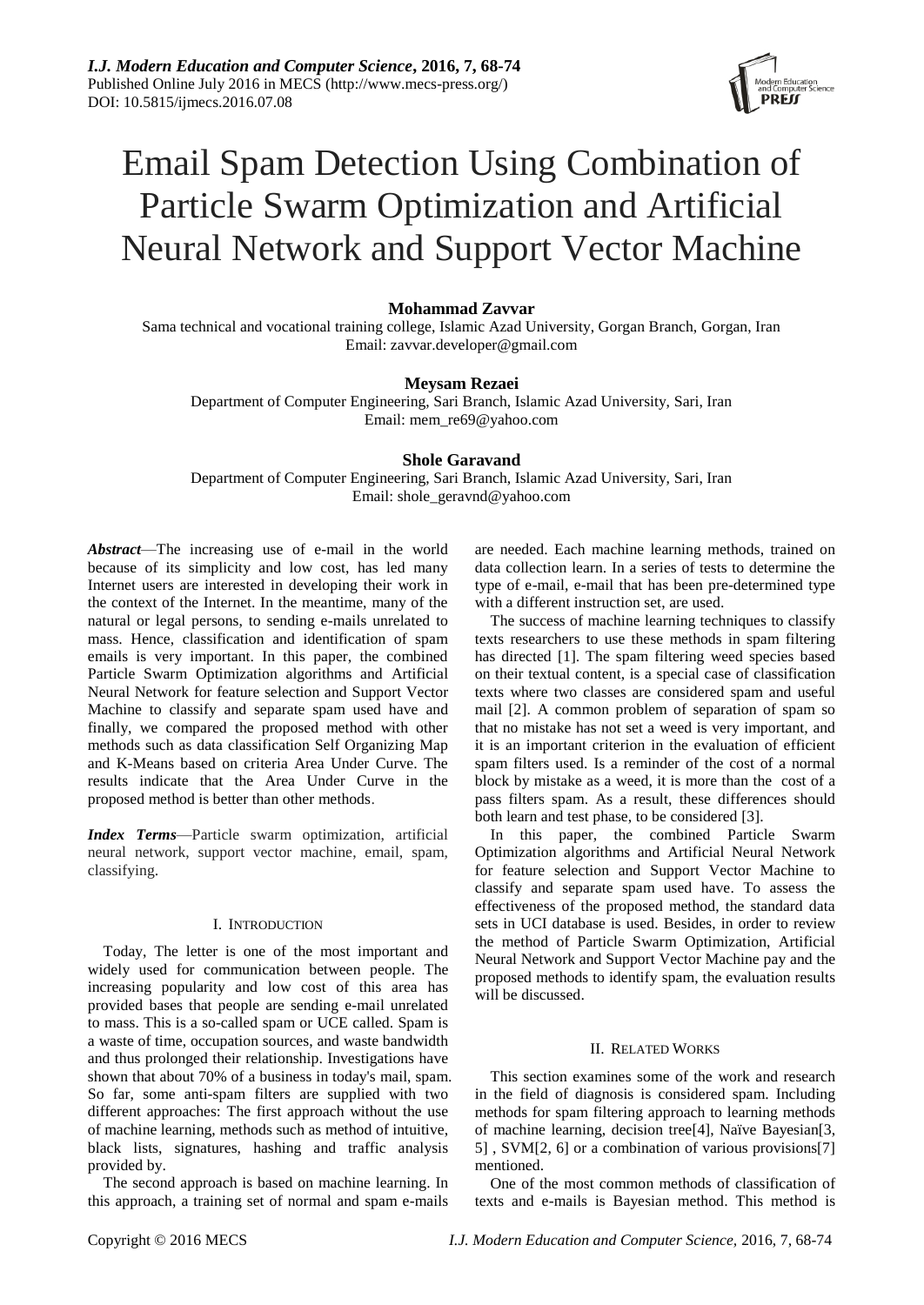quick and easy learning and classification incremental learning is possible. Shamsi and colleagues[\[8\]](#page-5-7) Bayesian classification method used to isolate a weed. Androutsopoulos and colleagues[\[3-5\]](#page-5-2) in the proceedings, a simple Bayesian filter by Shamsi and his colleagues developed and the effect of different attributes and different sizes of the training was to evaluate the performance of the filter. At the same time, the efficiency of simple Bayesian methods were compared based on memory and the results showed that both methods are more effective than keyword-based filtering method.

Drucker and colleagues[\[6\]](#page-5-5) of a SVM to classify content according to their use. The efficacy of the methods Ripper, Rocchio and BDT were compared. BDT and SVM methods acceptable performance in terms of accuracy and speed in the test showed. The BDT learning time is too long. Woitaszek and colleagues[\[9\]](#page-5-8) of a SVM simple and a personal dictionary to determine the e-mails are commercially used.

Although the nearest neighbor method is one of the issues in machine learning, in the context of spam filtering, is rarely used. Trudging and Yang[\[10\]](#page-5-9) of the method used to classify a text and have compared with other methods.

Choose a decrease of texts attribute to markets, many statistical methods have been proposed. Koprinska and his colleagues[\[11\]](#page-5-10) have developed a method to choose the character of the TFV. This method compared to the IG that the strongest and most common methods of feature selection is considered, along with SVM has shown better performance in separate letters.

## III. STATEMENT OF CONCEPTS

In this section we review basic concepts of Particle Swarm Optimization and Artificial Neural Network and Support Vector Machine.

## *A. Particle Swarm Optimization*

The idea Particle Swarm Optimization or PSO, first introduced by Kennedy and Eberhart in 1995[\[12\]](#page-5-11). PSO, an evolutionary algorithm inspired by nature and basis of calculation is repeated. The behavior of individuals in a society where success follow a very simple pattern and put themselves and others at it, trying to improve every aspect of your. This type of community members, the main idea of collective intelligence-based optimization algorithms to find the optimal solution in a multidimensional search space.

Particle swarm algorithms, search the assistance of a group of particles, each potential solution is an optimization problem is done. This category is used as a community and particles, corresponding with the community to achieve the best questions of their data and other particles. It can thus be seen that the particles in a multi-dimensional search space flying; So that every bit of your data and neighbors are constantly changing your direction and move to the area with more appropriate solutions. In each iteration, each particle by adding a

vector shift, which is called the velocity vector, the previous location of the particle to be updated.[\[13\]](#page-5-12)

$$
x_i(t+1) = x_i(t) + v_i(t+1)
$$
  
\nwith  
\n
$$
x_i(t) \sim u(x_{min}, x_{max})
$$
\n(1)

As equation (1) shows, the velocity vector is optimal process control. The vector, a bit experimental data and exchange information with neighboring particles in it. Information and experience gained particle that is called personal factors that are its best position ever achieved particle is proportional to. Information obtained from other particles called social component that is best obtained from the population.

Particle swarm optimization algorithm is a method for finding the optimal solution of global problems using it can answer one or more points in n-dimensional space to be treated. In this way, if desired particles initially placed in the search space and define an initial velocity for each particle, defined communication channels between the particles. The particles move in the search space and the results of this move, based on a criterion of merit is calculated after each interval. Over time, the particles to the locations that have higher eligibility criteria and are in the same communication, accelerated. The main advantage of this method is based on minimization strategies is that the large number of particle swarm, the flexible approach to the problem of local minima is answered. This method is the most appropriate network routing algorithm as ants also been proposed.[\[14\]](#page-5-13)

In general, a variety of search methods trap particles differ in defining neighborhoods and divided into two categories: global search and local search. The global version neighbor each particle, the particle population and a global social network is formed. In this model, the information society, the best place I have ever found and shown by population. Equation (2) is calculated

$$
v_{ij}(t+1) = v_{ij}(t) +c_1r_{1j}(t)[y_{ij}(t) - x_{ij}(t)] +c_2r_{2j}(t)[\hat{y}_{j}(t) - x_{ij}(t)]
$$
\n(2)

Where c1 and c2 constant acceleration and a uniformly distributed random values between 0 and 1.

## *B. Artificial Neural Network*

Artificial Neural Network or ANN, are novel computational methods and systems for machine learning, knowledge representation, and finally apply the knowledge gained in response to higher projected output of complicated systems. The main idea of these networks inspired by the way biological nervous system function, to process data and information to the learning and knowledge creation.[\[15,](#page-5-14)16] The key element of this idea, the creation of new structures for information processing systems. The system of processing formed extremely large number of interconnected neurons to solve a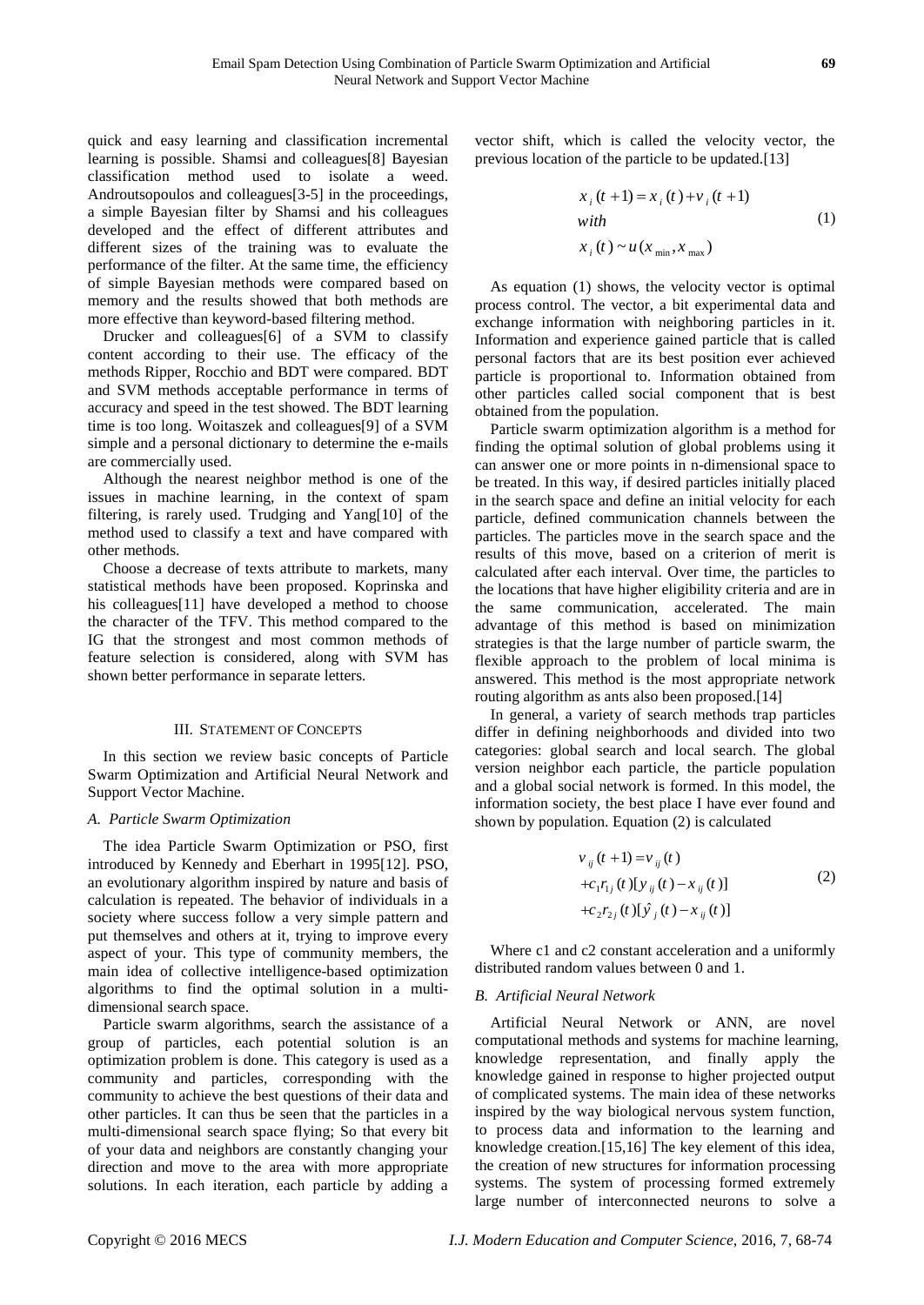problem with the name in unison, and data are transferred. In many complex mathematical problems to solve complex nonlinear equations leads, A Multilayer perceptron network can easily be used as weights and proper functions.[\[17\]](#page-6-0) In this type of network to apply an input layer, a layer is hidden inputs and an output layer that finally answers the question of return, is used. An example of a network Multilayer perceptron in Fig1 is shown.



Fig.1. Multilayer Perceptron structure with hidden neurons and output neurons with linear function.

In this network, the actual output compared with the desired output and the weights by propagation algorithm, is placed under the supervision of the appropriate pattern is formed. for input pattern p, square output error for all cells output layer as follows:

$$
E_p = \frac{1}{2} (d^p - y^p)^2 = \frac{1}{2} \sum_{i=1}^s (d_j^p - y_j^p)^2
$$
 (3)

In which  $d_j^p$  the desired output for the j-th cell in the output layer, s output vector dimension,  $y^p$  the real output vector and  $d^p$  the vector output are desired. The total square error E to P model in equation (4):

$$
E = \sum_{p=1}^{P} E_p = \frac{1}{2} \sum_{p=1}^{P} \sum_{j=1}^{s} (d_j^p - y_j^p)^2
$$
 (4)

Weights to be adjusted the aim of reducing the cost function E, the minimum gradient downward. The equations updating the weights are as follows:

$$
w_{ij}(t+1) = w_{ij}(t) + \eta \Delta_{w_{ij}}(t) + \alpha \Delta_{w_{ij}}(t-1)
$$
 (5)

Where

$$
\Delta_{w_{ij}}(t) = -\left(\frac{\partial E_p}{\partial w_{ij}(t)}\right)
$$

 $\eta$  the learning factor,  $\alpha$  factor the moment,  $w_{ij}(t+1)$  the new weight and  $w_{ij}(t)$  is the previous weight. In this method, weights are repeatedly updated for all learning patterns.

The process of learning stops when the total error for pattern p less than the specified threshold, or the number of training courses to an end. It should be noted that the teaching methods, teaching methods and the potential propagation term is a moment of convergence in the local minimum to reduce propagation method.

## *C. Support Vector Machine*

Support Vector Machine or SVM is principally a linear machine which the main idea is to create a super plane as levels of decision-making, so that the limit of separation can be extreme between positive and negative samples. This technique by using a method which is based on statistical learning theory achieves to the above optimization features. More precisely, SVM is an implementation of approximation of the "structural risk minimization". SVM training algorithm structure is based on a core of inner multiplication between a support vector such as  $x_i$  and the vector x derived from the input space. The smallest subset of training data extracted by the algorithm is called Support Vector. Depending on how the multiplication core of the inner forms, it may be different training machines with non-relevant planes of the decision obtained [\[18-20\]](#page-6-1).

Consider training sample  $\{(x_i, d_i)\}_{i=1}^N$  in which  $x_i$  is an input algorithm for the sample n and  $d_i$  is the corresponding final output which is different with the input. We assume that classes displayed with a subset of  $d_i = +1$  and  $d_i = -1$  are linearly separable. A plane of decision-making equation such as the above plane is as follows:

$$
w^T x + b = 0 \tag{6}
$$

Where x is an input vector, w is an adjustable weight vector and b is a Bias. The above equation can be written as follows:

$$
w^{T}x_{i} + b \ge 0 \quad \text{for} \quad d_{i} = +1
$$
  

$$
w^{T}x_{i} + b < 0 \quad \text{for} \quad d_{i} = -1
$$
 (7)

For a given weight vector w and a bias b, the distance between the above plane defined in equation (6) and closest data point is called the resolution and it is showed with p. SVM goal is to find these unique plane which the resolution p is at its maximum. In this situation, the decision level is considered as the optimal hyperplane. Fig2 shows the geometry structure of the optimal hyperplane for a two-dimensional input space.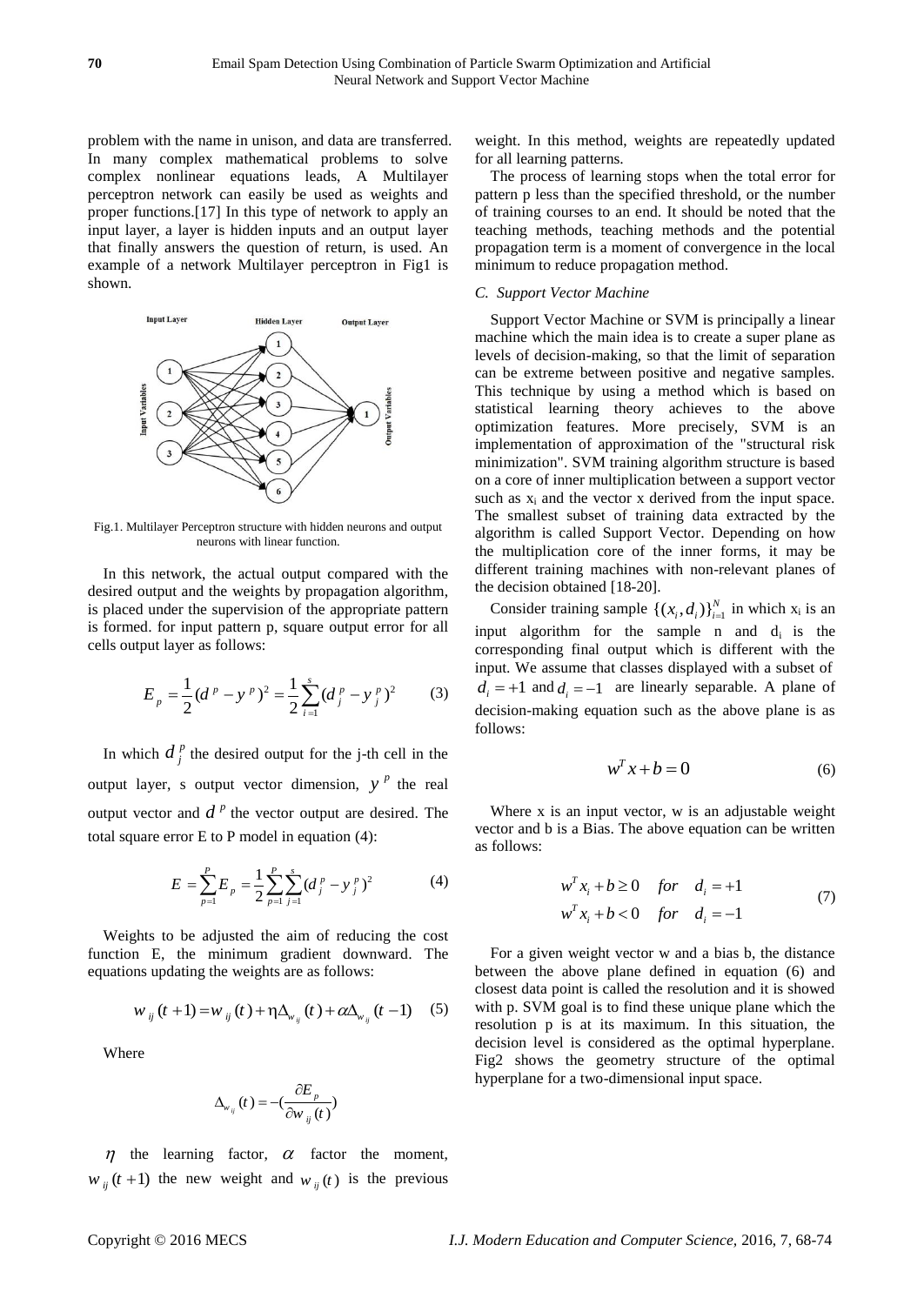

Fig.2. A view of the whole idea of an optimal hyperplane for linearly separable patterns [\[19\]](#page-6-2).

Now consider  $W_0$  and  $b_0$  as values to the optimal weight vector and bias. Therefore, optimal hyperplane is defined as follows:

$$
w_o^T x + b_o = 0 \tag{8}
$$

The main argument of finding parameters  $W_0$  and  $b<sub>o</sub>$  for optimal hyperplane with a set of certain training is  $\tau = \{ (x_i, d_i) \}$ . Then, pair  $(x_o, d_o)$  must satisfy the following conditions.

$$
w_o^T x_i + b_o \ge 1 \quad \text{for} \quad d_i = +1
$$
  

$$
w_o^T x_i + b_o \le -1 \quad \text{for} \quad d_i = -1
$$
 (9)

Data points  $(x_i, d_i)$  which in the condition of equality for both formula (9) apply, is called Support Vector and hence they are called Support Vector Machine. These vectors play a prominent role in the performance of this type of training machines. Conceptually, backup vectors are data points that are located near the plane of making decisions, and therefore they are hardly be classified. To obtain optimal hyperplane, with the help of Lagrange multipliers and after performing calculations we will get to the following algorithm: Given the training sample  $\{(x_i, d_i)\}_{i=1}^N$ , find Lagrange coefficients  $\{\alpha_i\}_{i=1}^N$ so that it maximizes the following objective function:

$$
Q(\alpha) = \sum_{i=1}^{N} a_i - \frac{1}{2} \sum_{i=1}^{N} \sum_{j=1}^{N} a_i a_j d_i d_j x_i^T x_j
$$
 (10)

Due to the limitations:

$$
\sum_{i=1}^{N} a_i d_i = 0 \tag{11}
$$

$$
0 < \alpha_i \le C \quad \text{for} \quad i = 1, 2, \dots, N \tag{12}
$$

Where C is a positive parameter identified by the user.

#### IV. THE PROPOSED METHOD

To use the letters to learn, they should be properly displayed. For this reason, the pre-processing steps and reducing attributes, done on a network and then taught. Three pre-processing operation to remove redundant words, remove the label and the roots of the words are the documents. Waste words are common words that are not containing much information, as well as in all the literature in large numbers there and did not have to distinguish text to other texts, Such as conjunctions and prepositions. Tags are similar to HTML tags and XML, that all of them can be removed from a content. In the roots, derivatives instead of a word, almost brought the root word that thus somewhat reduced the number of words of the document. There are several algorithms for this action, of which we can root out endemic porter and lemmatizer. The index is, in fact display a determined way. The most common way to use the vector space model, which is a non-sense. This means that each letter can be a vector that every element of it, the presence or absence of a word in a word or number is its weight.

Several approaches to weight to the words of the document are based on repetition. They include: binary weighting, weighting by repeating words, weighting TFIDF, weighting TFC, weighting and weighting LTC entropy[\[1,](#page-5-0) [22,](#page-6-1) [23\]](#page-6-2).

The next step is to reduce the dimensions of the vector corresponding to the letter. Because letters in the classification, the number of attributes, in other words, a large number of words, the size will be very large problem and working on it is time-consuming and costly. Therefore, to reduce the size of a vector, various methods can be used for text feature selection. In the feature selection methods, we try to select the best attribute so that the elimination of other attributes, the separation of letters is not changed[\[24\]](#page-6-3).

In this paper, to reduce the number of properties combining particle swarm optimization algorithms and artificial neural network MLP've used. The proposed method of data normalization, feature selection stage, the number of particles was 20 and their performance binary and True or False indicates they select or deselect the relevant attributes. The greatest number of repetitions to 10 and the number of features of the algorithm was considered equal to 6.. The graph in Fig3 has been shown to reduce the cost of feature selection.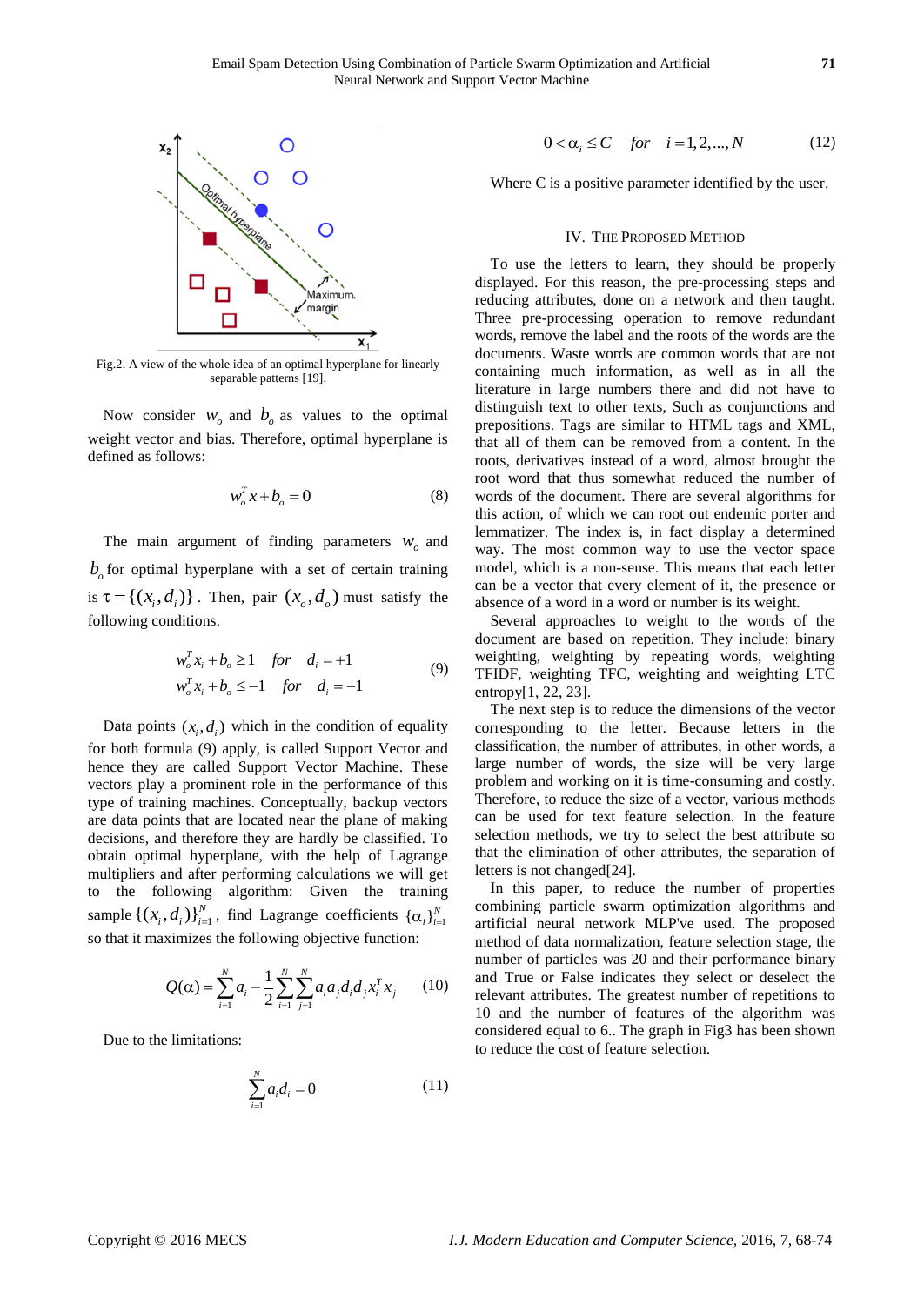

Fig.3. The cost of feature selection

Once the feature was selected, for the Classification of SVM method we have used letters.

SVM is a statistical classification which at first through some kernels maps non-linear data in a high-dimensional space and then tries to find hyperplane that data separate with maximum margin that of this hyperplane. SVM in its general form is used for issues of two classes that for the same purposes, according to research, it is responsive to our needs. From the crucial features of SVM is data classification based on minimizing data error of test sets if in the other classification such as neural networks of performance is based on data collection of educational sets. That's why in SVM, there is not another issue of concern within the local minima.

In the dataset that they will be used, the desired output at 1 and 0 are two categories. When after classification, assessment of the proposed method is performed easier we replace number 1 rather than 1 and number -1 rather than 0. Also, to work with SVM, the data should be divided into two parts to be used some parts of the data for training and some for testing the network. In this paper, 70 percent for education and 30 percent for network testing will be used. It should be noted that all input data that will be used in the education and testing, with the order that was previously said they become normal.

#### V. EVALUATION METHOD

In this section, the results of the application of SVMbased methods are discussed, and these results with the results of SOM and K-Means methods will be compared. In this paper, the standard data sets in UCI database is used[\[25\]](#page-6-4). The collection includes a 4601 letter. The last column denotes whether the e-mail was considered spam (1) or not (0), i.e. unsolicited commercial e-mail. Most of the attributes indicate whether a particular word or character was frequently occuring in the e-mail. The runlength attributes (55-57) measure the length of sequences of consecutive capital letters. Here are the definitions of the attributes:

- 48 continuous real [0,100] attributes of type word\_freq\_WORD =percentage of words in the e-mail that match WORD, i.e. 100 \* (number of times the WORD appears in the e-mail) / total number of words in e-mail. A "word" in this case is any string of alphanumeric characters bounded by nonalphanumeric characters or end-of-string.
- 6 continuous real [0,100] attributes of type char freq CHAR<sup>[</sup> =percentage of characters in the e-mail that match CHAR, i.e. 100 \* (number of CHAR occurences) / total characters in e-mail
- 1 continuous real [1,...] attribute of type capital\_run\_length\_average =average length of uninterrupted sequences of capital letters
- 1 continuous integer [1,...] attribute of type capital\_run\_length\_longest =length of longest uninterrupted sequence of capital letters
- 1 continuous integer [1,...] attribute of type capital run length total =sum of length of uninterrupted sequences of capital letters
- =total number of capital letters in the e-mail
- 1nominal {0,1}10 class attribute of type spam =denotes whether the e-mail was considered spam (1) or not (0), i.e. unsolicited commercial e-mail.

In the proposed method for SVM, parameter C was considered equal to 100 and according to the data, linear function was used as the kernel of the network which in equation (13), the linear function was shown.

$$
K(x_i, x_j) = x_i^T \cdot x_j \tag{13}
$$

After completion of training, we tested the network. But the knowledge that in the learning stage model is produced must be analyzed in the evaluation stage in order to determine its value, and following it, learning algorithm efficiency of model will also be identified. These criteria can be educational for data collection in the learning stage and the trial records set at the evaluation stage. Also a condition for success in the enjoyment of data science of seeking interpretation of knowledge is evaluated and produced. One of the key criteria used to determine the performance of a classification criterion is AUC (Area Under Curve). AUC represents the level under the curve of ROC (Receiver Operating Characteristic) that the greater the value of this number related to a group, the marginal efficiency of a classifier is desirable to evaluate. UAC is calculated through the equation (14) [\[26\]](#page-6-4):

$$
AUC = \frac{1 + TPR - FPR}{2} \tag{14}
$$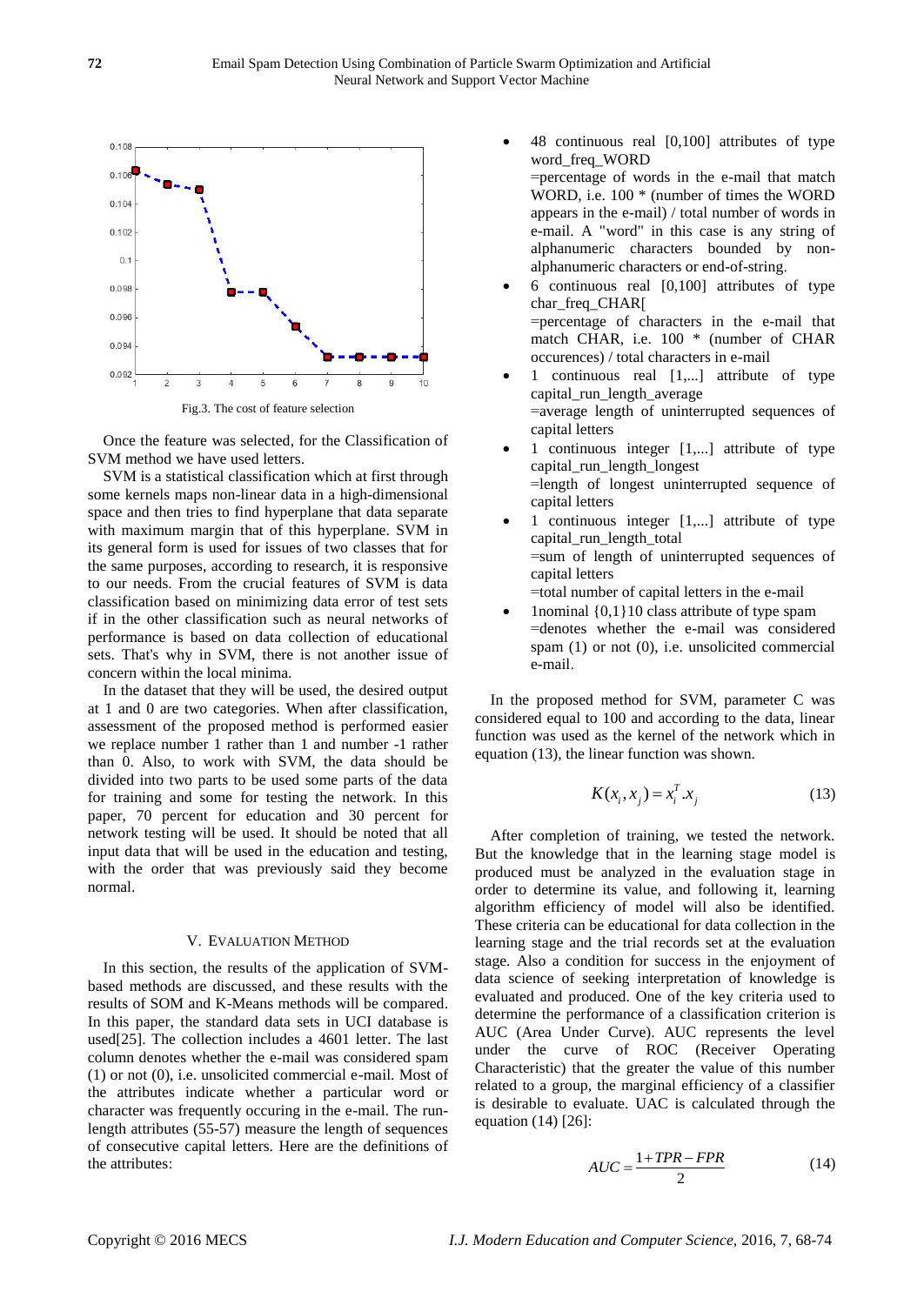Where

$$
TPR = \frac{TP}{TP + FN}
$$

and

$$
FPR = \frac{FP}{FP + TN}
$$

TP and TN are the number of data, respectively that have been correctly predicted positive and negative. FP and FN are the number of data, respectively that have been expected falsely positive and negative.

A ROC curve allows a visual comparison to a set of classifiers; also numerous points in the ROC space are significant. The lower left point (0, 0) indicates the strategy that will be generated in a positive classification. The opposite strategy, produced without condition of positive classification, is determined with top right point (1, 1). Point (0, 1) shows perfect grouping. More generally, a point in the ROC space is better than another if more space is located in the northwest. Also keep in mind that curves ROC show a classifier behavior regardless of the distribution of categories or cost of an error, therefore, performance separate classification from these factors [27]. Only when a classifier in the performance space clearly dominates the other categories, we can say that this is better than the other. For this reason, the area under ROC curve showing the AUC criterion can play a decisive role in introducing categories of supremacy clause. In Fig4 ROC curve AUC value for the proposed approach and methods of SOM and K-Means are shown.



Fig.4. ROC curve AUC value of the proposed method and other methods

Unlike other criteria for determining the efficiency classifier, AUC criterion is independent of decision making threshold of classifier. Therefore, this measure is an indicative of the reliability of the output of a classification specified for different data sets that this concept is not comparable by any other performance measures derived the category. As it is shown in Fig4, AUC amount is equal to 0.9307 in the proposed method,

in the method of SOM is equal to 0.9194 and in K-Means method is equal to 0.8989 which these results indicate that the proposed approach in performance is better than other methods.

#### VI. CONCLUSION

In this paper, after reviewing the classification and identification of spam, to provide PSO-ANN and ANFIS algorithm-based method for the detection and isolation of spam discussed and proposed method on standard data sets in UCI base our actions on the Original data from 70% to education and 30 percent was used for testing network. After the training network to test and evaluate it looked in the experiments, values of RMSE, NRMSE, and STD for the proposed method, respectively 0.08733, 0.0185 and 0.08742, the results show that the proposed method has good accuracy and performance for detecting spam and classify e-mail.

#### **REFERENCES**

- <span id="page-5-0"></span>[1] Sebastiani, F., *Machine learning in automated text categorization.* ACM computing surveys (CSUR), 2002. 34(1): p. 1-47.
- <span id="page-5-1"></span>[2] A. Kołcz, J.A., *SVM-based filtering of email spam with content-specific misclassification costs.* Proc. of TextDM'01 Workshop on Text Mining, 2001.
- <span id="page-5-2"></span>[3] Androutsopoulos, I., et al., *Learning to filter spam e-mail: A comparison of a naive bayesian and a memory-based approach.* arXiv preprint cs/0009009, 2000.
- <span id="page-5-3"></span>[4] Androutsopoulos, I., et al., *An evaluation of naive bayesian anti-spam filtering.* arXiv preprint cs/0006013, 2000.
- <span id="page-5-4"></span>[5] Androutsopoulos, I., et al. *An experimental comparison of naive Bayesian and keyword-based anti-spam filtering with personal e-mail messages*. in *Proceedings of the 23rd annual international ACM SIGIR conference on Research and development in information retrieval*. 2000. ACM.
- <span id="page-5-5"></span>[6] Drucker, H., D. Wu, and V.N. Vapnik, *Support vector machines for spam categorization.* Neural Networks, IEEE Transactions on, 1999. 10(5): p. 1048-1054.
- <span id="page-5-6"></span>[7] Sakkis, G., et al., *Stacking classifiers for anti-spam filtering of e-mail.* arXiv preprint cs/0106040, 2001.
- <span id="page-5-7"></span>[8] Sahami, M., et al. *A Bayesian approach to filtering junk email*. in *Learning for Text Categorization: Papers from the 1998 workshop*. 1998.
- <span id="page-5-8"></span>[9] Woitaszek, M., M. Shaaban, and R. Czernikowski. *Identifying junk electronic mail in Microsoft outlook with a support vector machine*. in *null*. 2003. IEEE.
- <span id="page-5-9"></span>[10] Trudgian, D.C., *Spam classification using nearest neighbour techniques*, in *Intelligent Data Engineering and Automated Learning–IDEAL 2004*. 2004, Springer. p. 578- 585.
- <span id="page-5-10"></span>[11] Koprinska, I., et al., *Learning to classify e-mail.* Information Sciences, 2007. 177(10): p. 2167-2187.
- <span id="page-5-11"></span>[12] Kennedy, J., Eberhart, R., *Particle Swarm Optimization.* Proceeding of International Conference on Neural Networks. Perth, Australia, 1995 IEEE, Piscataway, 1995,pp. 1942-1948., 1995.
- <span id="page-5-12"></span>[13] Jha, M.K., P. Schonfeld, and J.-C. Jong, *Intelligent road design*. Vol. 19. 2006: WIT Press.
- <span id="page-5-13"></span>[14] 14. Kennedy, J., et al., *Swarm intelligence*. 2001: Morgan Kaufmann.
- <span id="page-5-14"></span>[15] Gupta, N., *Artificial neural network.* Network and Complex Systems, 2013. 3(1): p. 24-28.